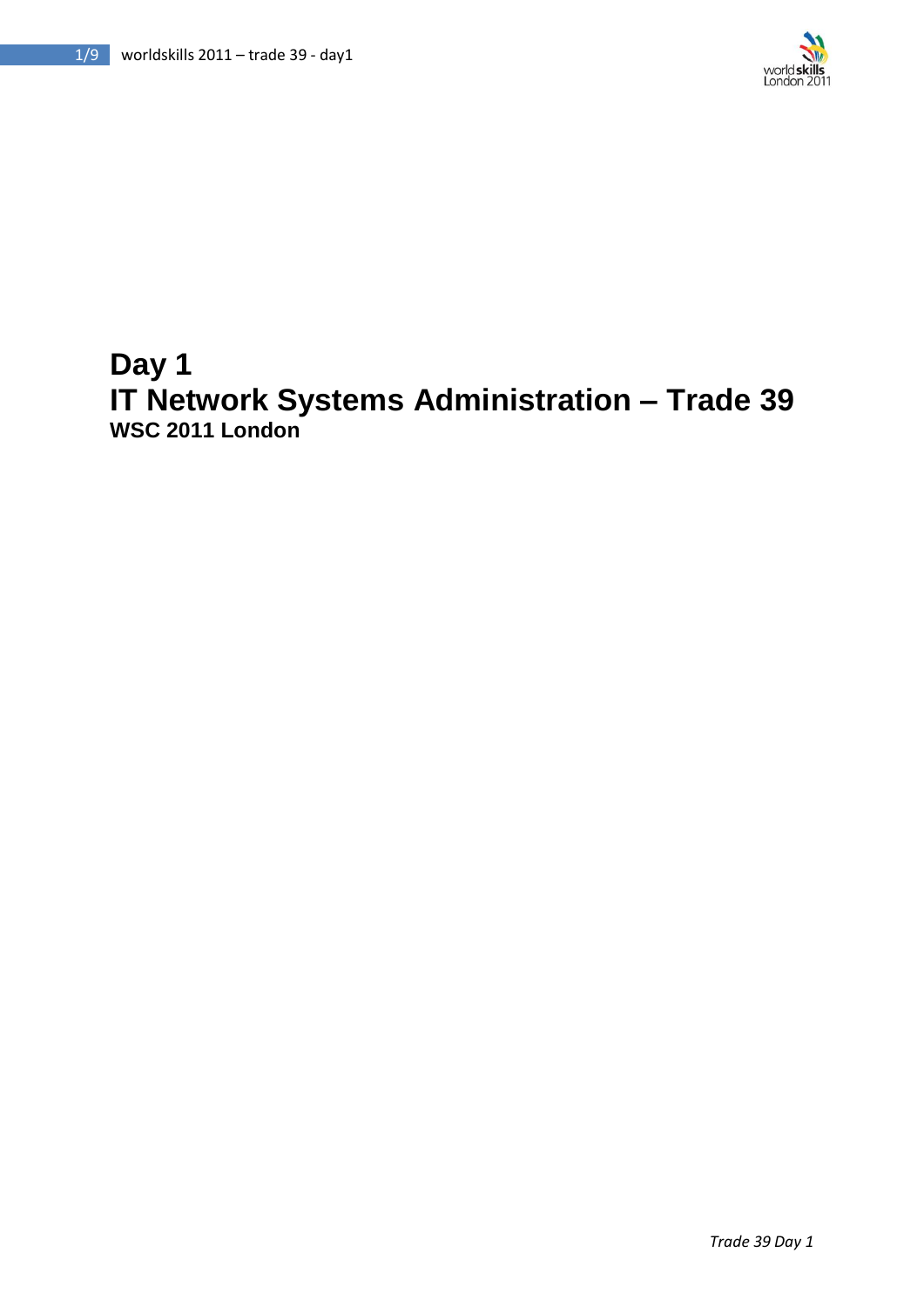

# **Overview**

| 1 |       |                                                                  |
|---|-------|------------------------------------------------------------------|
|   | 1.1   |                                                                  |
|   | 1.2   |                                                                  |
|   | 1.3   |                                                                  |
|   | 1.4   |                                                                  |
|   | 1.5   |                                                                  |
|   | 1.6   |                                                                  |
|   | 1.7   |                                                                  |
|   | 1.8   |                                                                  |
| 2 |       |                                                                  |
|   | 2.1   |                                                                  |
|   | 2.1.1 |                                                                  |
|   | 2.1.2 |                                                                  |
|   | 2.1.3 |                                                                  |
|   | 2.1.4 |                                                                  |
|   | 2.1.5 |                                                                  |
|   | 2.1.6 |                                                                  |
|   | 2.1.7 |                                                                  |
|   | 2.1.8 |                                                                  |
|   | 2.1.9 |                                                                  |
|   | 2.2   |                                                                  |
|   | 2.2.1 |                                                                  |
|   | 2.2.2 | EQUIPMENT, MACHINERY, INSTALLATIONS (PREINSTALLED) AND MATERIALS |
|   |       |                                                                  |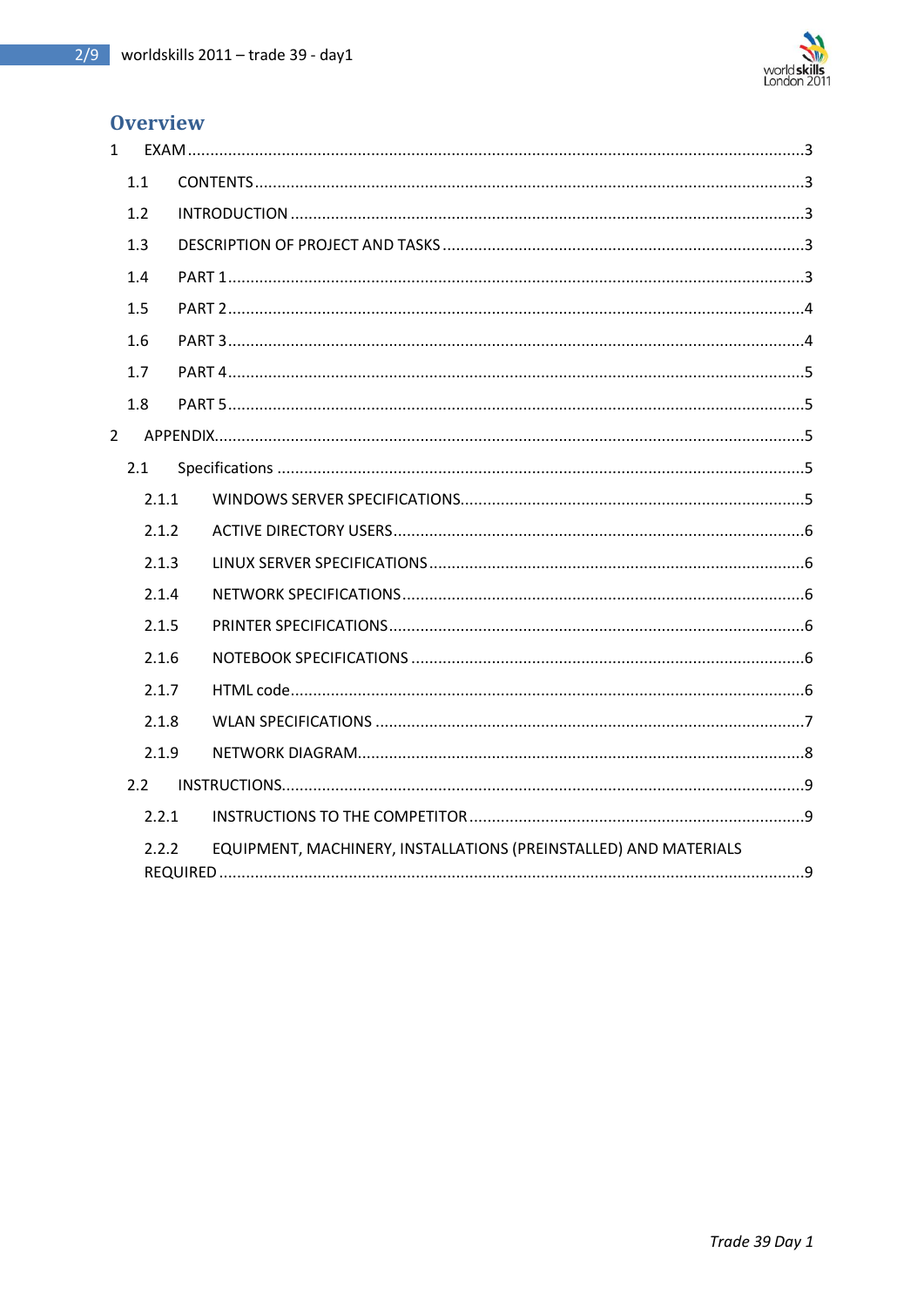

# <span id="page-2-0"></span>**1 EXAM**

### <span id="page-2-1"></span>**1.1 CONTENTS**

This Test Project proposal consists of the following document/file:

1. TP39\_day1-v3.6

### <span id="page-2-2"></span>**1.2 INTRODUCTION**

The competition has a fixed start and finish time. You must decide how to best divide your time.

On the IP Plan, X represents your Workstation number.

Note VMWare turn on slowly.

**Don't open or try to go on VMWare Virtual Network Editor because all configurations have been made. If you go on it, you will have to logoff or restart the computer.**

### <span id="page-2-3"></span>**1.3 DESCRIPTION OF PROJECT AND TASKS**

You and your friends decided to found a company called "excellondon.org". As small start-up business you have to save as much money as possible. Fortunately you have a lot of IT experience and you agree to configure the IT environment. The hardware machines are already setup by your assistant, so you have to just install the services.

You'll find additional information as attachment.

### <span id="page-2-4"></span>**1.4 PART 1**

### **PC Host**

The PC has been preinstalled with:

- Windows Seven as OS
- VMWARE Workstation
- Packet Tracer

#### **Work task virtual Server 2008**

Note: Please use the default configuration if you are not given the details.

Use the already basic installed Windows 2008 server in VMWare.

Use the Ethernet port on the motherboard.

- Please configure the server with the settings specified in the Appendix
- Install the services
	- o Configure Active Directory
		- **EXTERGHTM** Create the Active Directory accounts with the information from appendix
	- o DNS
		- **•** Create an reverse zone for the inside IP range
	- o DHCP Server
		- Scope name: LAN
		- Range: 192.168.X0.128 192.168.X0.247 *(Eg: 192.168.10.0, X is 1)*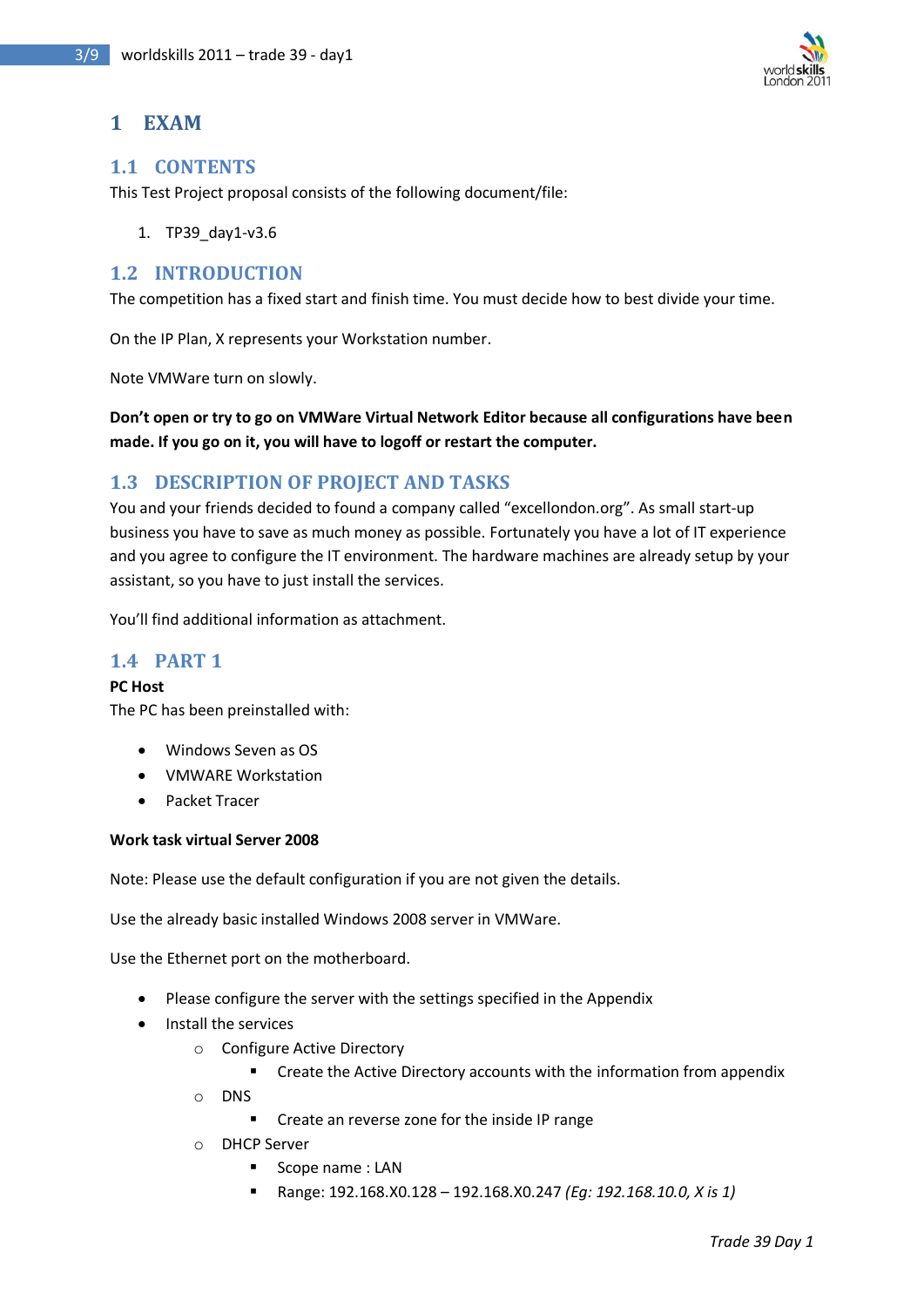

- **DNS: 192.168.X0.2**
- o Shared folders
	- Create a shared folder on device D:\ with the name "company"
	- Allow read access for all domain users, write access is only allowed for administrators and user "support"
	- Disable Firewall on the server

#### **Work task virtual Server Linux**

Use the Ethernet port on the top (additional card).

- Set up the server with the operating system preinstalled.
- Please configure the server with the settings specified in the Appendix
- Create 5 users (user01 to user05) with the password 123456
- Install the services
	- o Webserver (Apache2)
		- Install Apache2
		- Modify the default page with the code in appendix
		- Users access to this server by:
			- http://www.excellondon.org
		- **Enable HTTPS access.**
		- **EXP** Create virtual webpages for user01 to user05
			- URL: HTTP://www.excellondon.org/~"user01 to user05"
	- o FTP
		- **Install FTP server**
		- Each AD user (user01 to user05) will have a home directory. Users must have access to update their own webpage via FTP.

### <span id="page-3-0"></span>**1.5 PART 2**

#### **Work Task Cisco Linksys E2000**

Note: Please use the default configuration if you are not given the details.

- Connect the LAN cables and configure IP addresses based on the appendix network diagram
	- o Use port 1 for the Windows Server
	- o Use port 2 for the Linux Server
	- o The other ports are for client devices such as the notebook
- Configure the access point with the settings specified in the appendix
	- o Use London2011 as static WPA2 personal key

### <span id="page-3-1"></span>**1.6 PART 3**

#### **Work Task Notebook**

Note: Please use the default configuration if you are not given the details.

- Connect the Notebook to the Wireless network
- Join notebook into the domain
- Make sure that every domain user that logs on has the share "company" mapped as network drive "z: It must be done from Active Directory.
- Disable the Firewall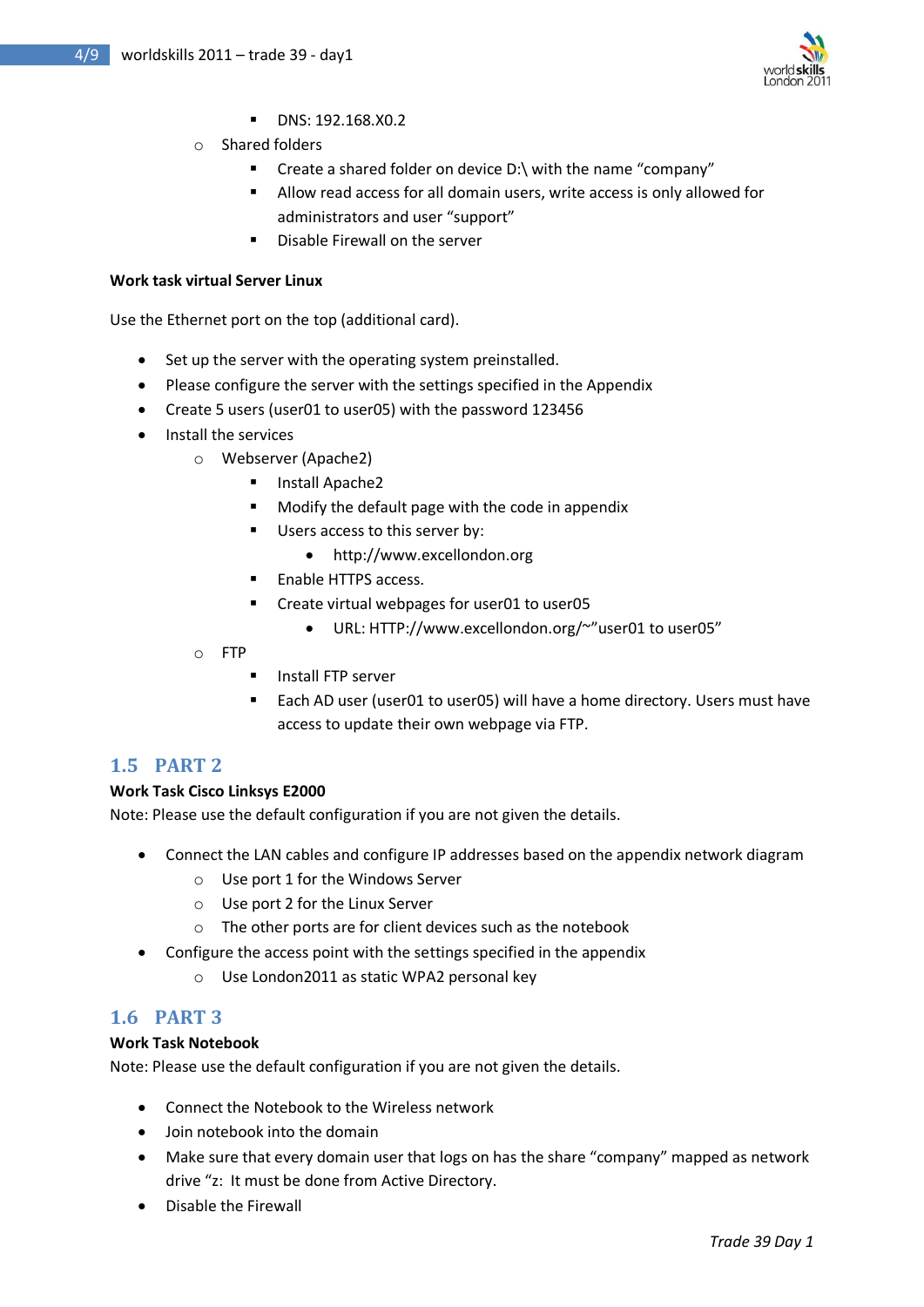

### <span id="page-4-0"></span>**1.7 PART 4**

#### **Work Task Printing system**

Setup the printer on laptop by using USB cable. Share the printer by using "printer" as the share name. Install software provided on the CD and scan your accreditation, put the file (accreditation.jpg) on the company share and print it.

### <span id="page-4-1"></span>**1.8 PART 5**

#### **Packet Tracer Activity**

You will have a Packet Tracer **Challenge** to complete in 1hour 15 minutes.

The Jury will give you before the start an USB Key with PKA file and instructions.

You have to save your work regularly using filename convention "countryname-VX.pka" to be sure that you do not loose your work.

At the end of the challenge, put your work on the USB Key and give it to the Jury.

# <span id="page-4-2"></span>**2 APPENDIX**

### <span id="page-4-3"></span>**2.1 Specifications**

#### <span id="page-4-4"></span>**2.1.1 WINDOWS SERVER SPECIFICATIONS**

| Computer name:                      | excellondonsrv1  |
|-------------------------------------|------------------|
| Domain name:                        | excellondon.org  |
| User name:                          | Administrator    |
| Administrator password:             | London2011       |
| IP address:                         | 192.168.X0.2     |
| Partition C:                        | 50 GB            |
| Partition D:                        | 10 <sub>GB</sub> |
| Domain NetBios Name:                | Excellondon      |
| Active directory recovery Password: | 123456           |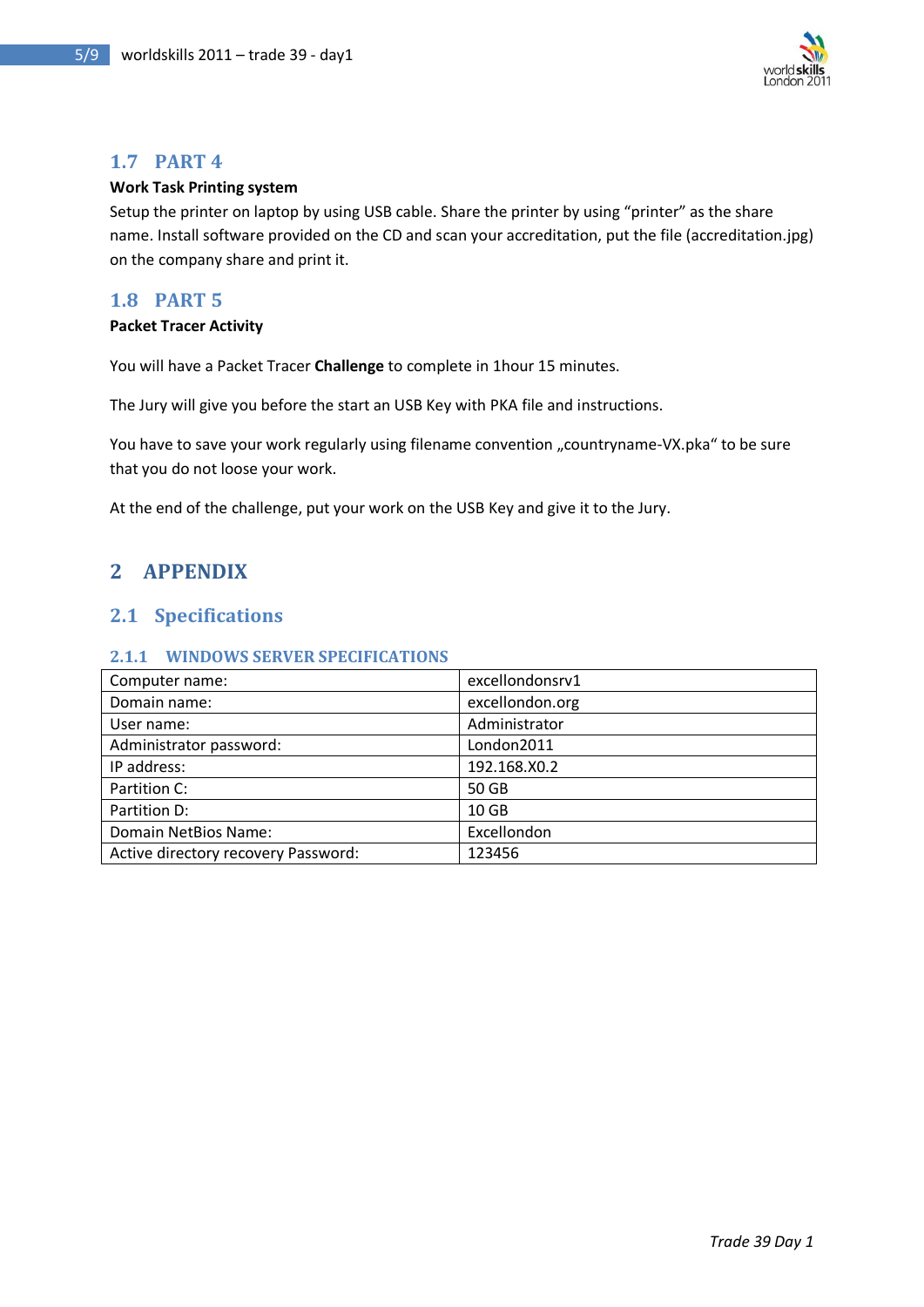

#### <span id="page-5-0"></span>**2.1.2 ACTIVE DIRECTORY USERS**

| <b>Account</b>     | Group        | Password   |
|--------------------|--------------|------------|
| Administrator      | Domain Admin | London2011 |
| Manager            | Domain Admin | 123456     |
| Support            | Domain Admin | 123456     |
| User <sub>01</sub> | Domain users | 123456     |
| $\cdots$           | $\cdots$     | $\cdots$   |
| User10             | Domain users | 123456     |

### <span id="page-5-1"></span>**2.1.3 LINUX SERVER SPECIFICATIONS**

| Domain member: | excellondon.org |
|----------------|-----------------|
| Hostname       | Excellondonsrv2 |
| root password: | London2011      |
| Account:       | user            |
| Password       | 123456          |
| IP address:    | 192.168.X0.3    |

### <span id="page-5-2"></span>**2.1.4 NETWORK SPECIFICATIONS**

| Network Address | 192.168.X0.0/24 |
|-----------------|-----------------|
|                 |                 |

### <span id="page-5-3"></span>**2.1.5 PRINTER SPECIFICATIONS**

| Connection | Directly connected to the laptop via USB |
|------------|------------------------------------------|
|            |                                          |

### <span id="page-5-4"></span>**2.1.6 NOTEBOOK SPECIFICATIONS**

| Computer name: | excellondonPC1  |
|----------------|-----------------|
| Domain member: | excellondon.org |
| IP address:    | <b>DHCP</b>     |

### <span id="page-5-5"></span>**2.1.7 HTML code**

Index.htlm page :

*<html>*

<br>><br><br><br><br><br><br><br><br><br><br><br><br><br><br><br><br><br><br><br><br><br><br><br><br><br><br>

*Welcome on Excellondon.org Web Site* 

*<br>*

<br>><br><br><br><br><br><br><br><br><br><br><br><br><br><br><br><br><br><br><br><br><br><br>

*</html>*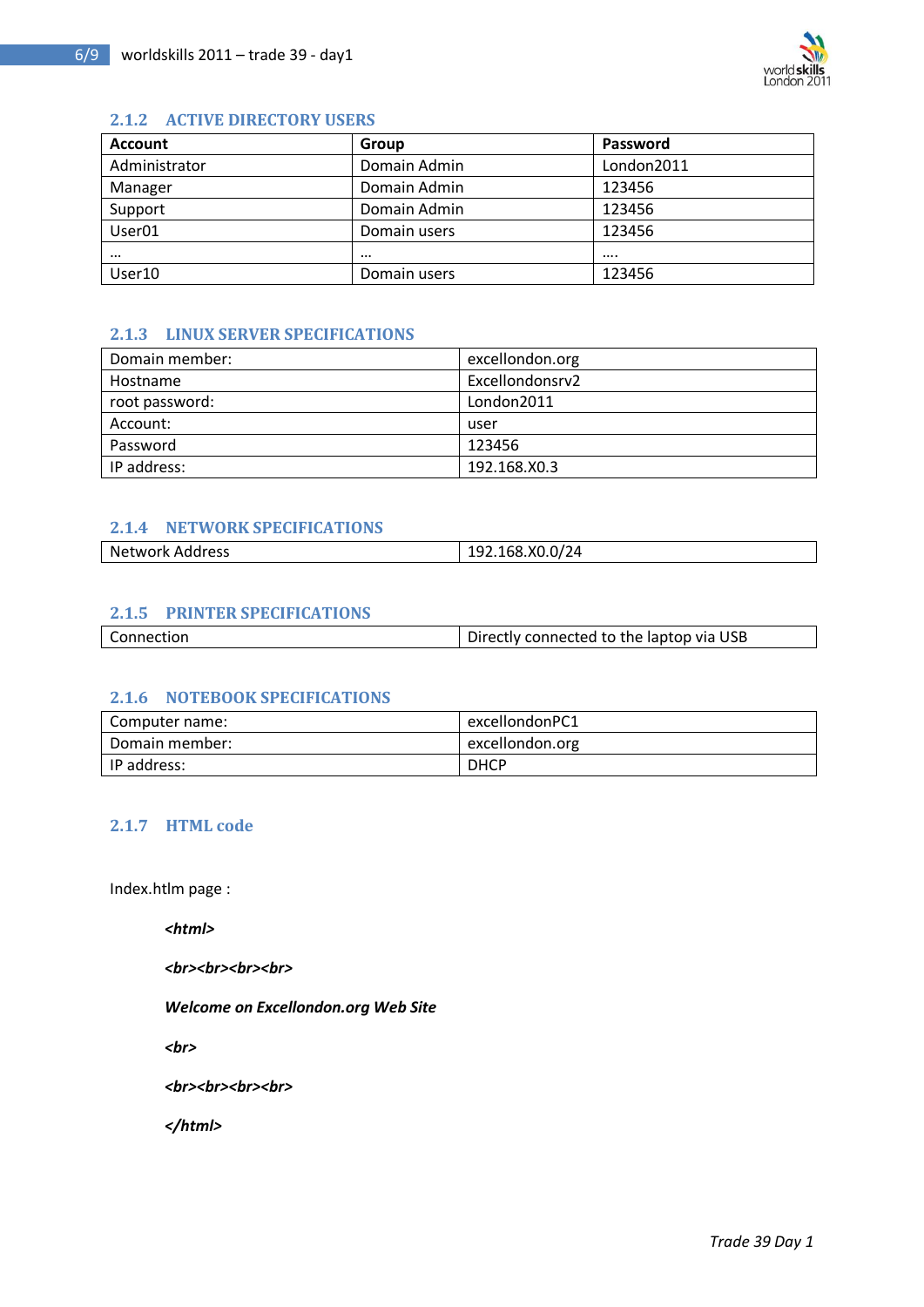

Personal page :

*<html>*

<br>>  $\mathsf{ch}$ r><br>>  $\mathsf{ch}$ r>

*Welcome on the* **"user01 to user05"***personal page* 

<br>> */>*<br><br><br><br><br><br><br><br><br><br><br><br><br><br><br><br><br><br><br><br><br><br><br><br><br><br><br><br><br><br><br><br>

**</html>**

### <span id="page-6-0"></span>**2.1.8 WLAN SPECIFICATIONS**

| Encryption | WPA2 personal |
|------------|---------------|
| SSID       | WorkstationX0 |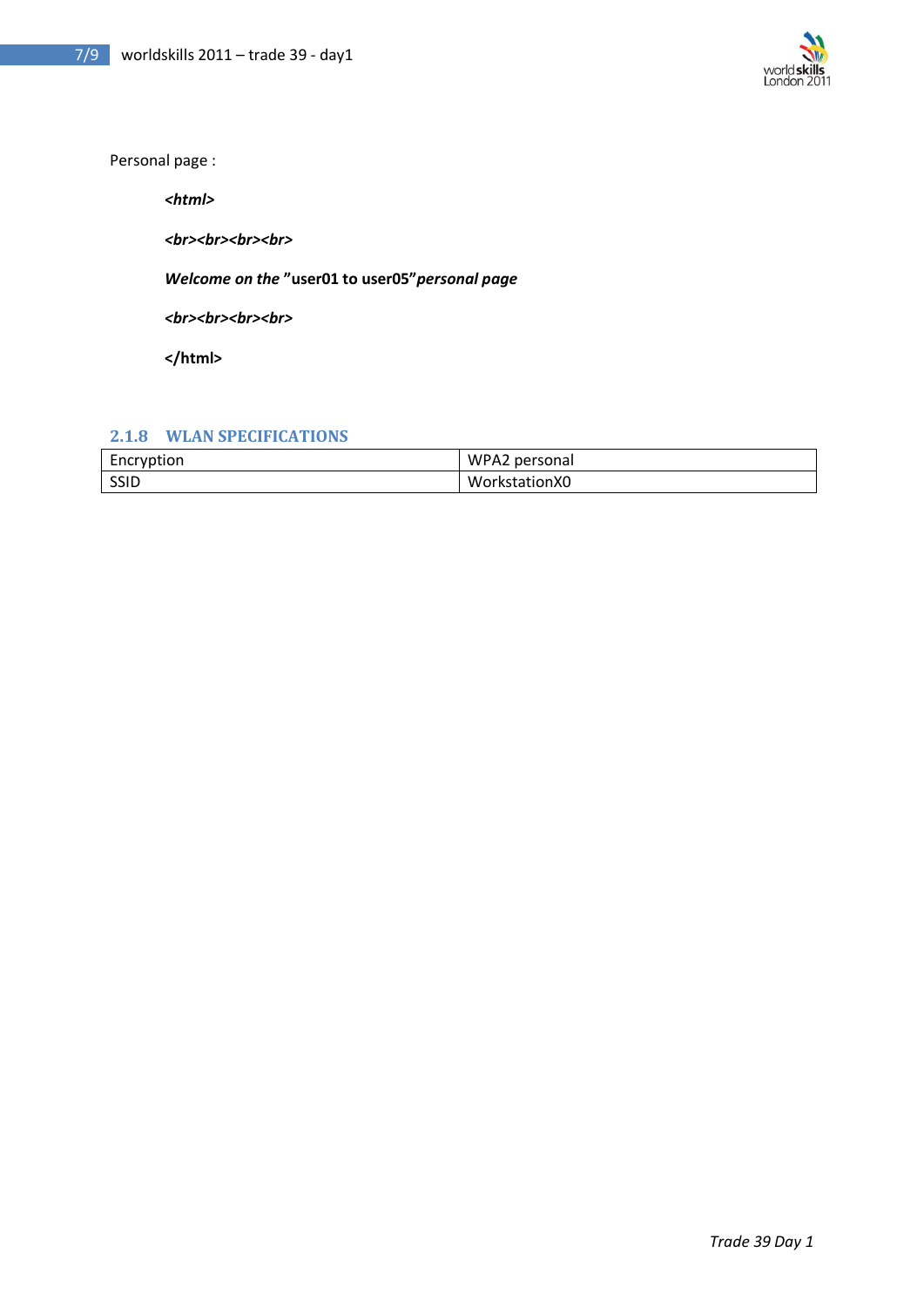#### **2.1.9 NETWORK DIAGRAM**

# Island 1 - small and home office appendix a

<span id="page-7-0"></span>



London 201